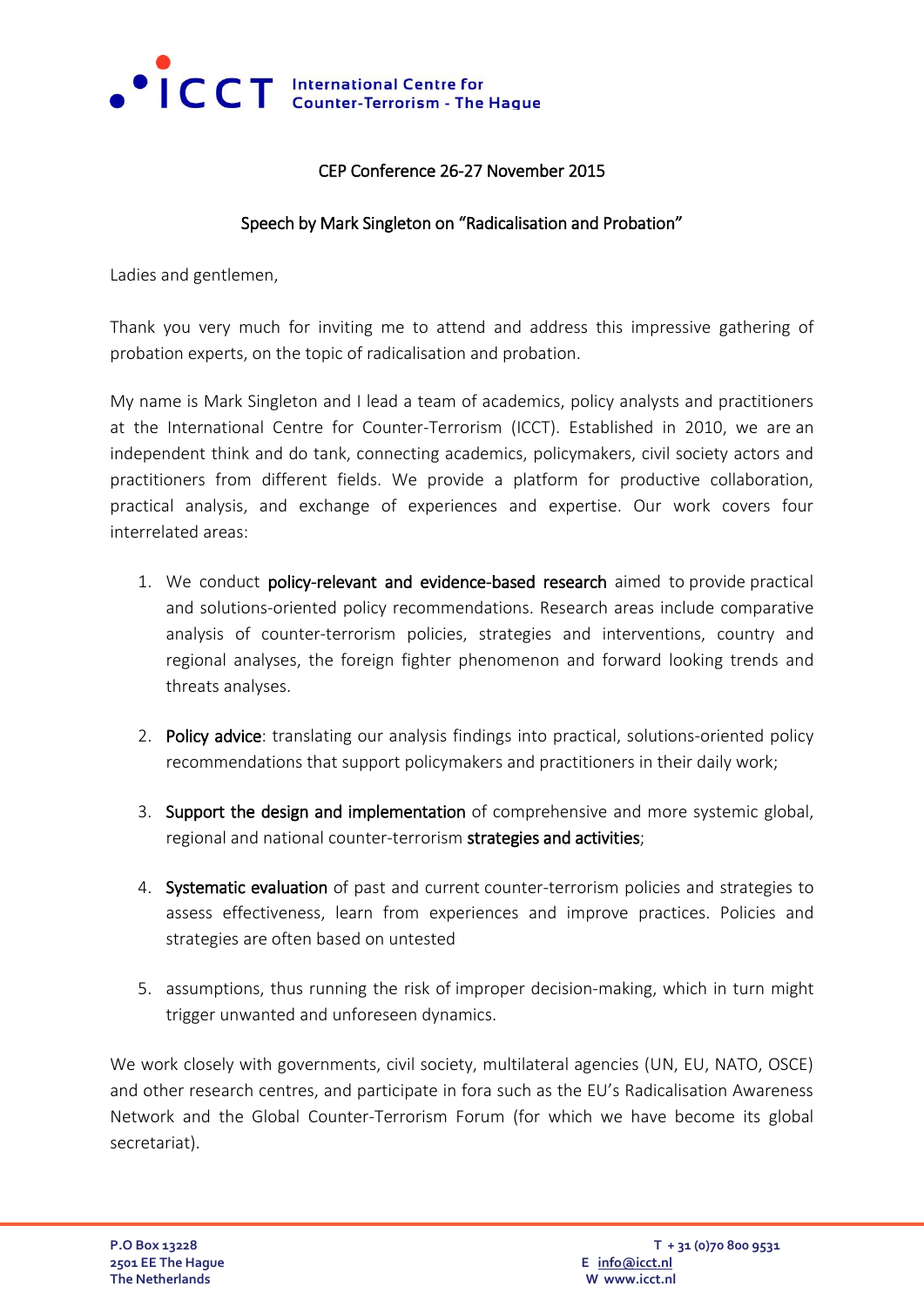

Today's topic – radicalisation and probation – is an important area of our work; ICCT has carried out research, provided policy advice, development of risk assessment tools, as well as training and capacity building programmes for CJ responders on precisely these topics.

++++

We are witnessing an unprecedented rise in global terrorism. According to the 2015 Global Terrorism Index, terrorist activity increased by 80% in 2014. And although terrorist activity is highly concentrated - 5 countries account for almost 80% of all deaths – more countries are now affected than ever before. And with the foreign fighter phenomenon having gone global, with over a 100 countries involved, terrorism has finally "come home". It's now seen as one of the most serious threats to global peace and security.

The Paris attacks were not the work of a distant enemy. They were committed by 9 Europeans, 6 of whom had gone to Syria. They had radicalised in their own neighbourhoods and learned the tools of the trade in Syria.

#### What do we mean by radicalisation?

Like terrorism, radicalisation is a disputed topic among experts. Terrorism expert Peter Neumann once described radicalisation as 'what goes on before the bomb goes off'. But that would appear to be too simple. Two key characteristics of radicalization are:

- 1. Advocating sweeping political change, based on a conviction that the status quo is unacceptable while at the same time a fundamentally different alternative appears to be available to the radical;
- 2. The means advocated to bring about the system-transforming radical solution for government and society can be non-violent and democratic (through persuasion and reform) or violent and non-democratic (through coercion and revolution).

Radicals then are not *per se* violent and while they might share certain characteristics with (violent) extremists, there are also important differences (such as regarding the willingness to engage in critical thinking). It does not follow that a radical attitude must result in violent behaviour; in fact, radical thinking has often been a force for good. Mahatma Gandhi was a radical, according to the British. Nelson Mandela was even branded a terrorist. What matters – from a societal point of view - is whether radical ideas and positions lead to criminal behaviour, such as incitement and violence. Radicalisation may be a challenge, but we mustn't equate it with violence and terrorism.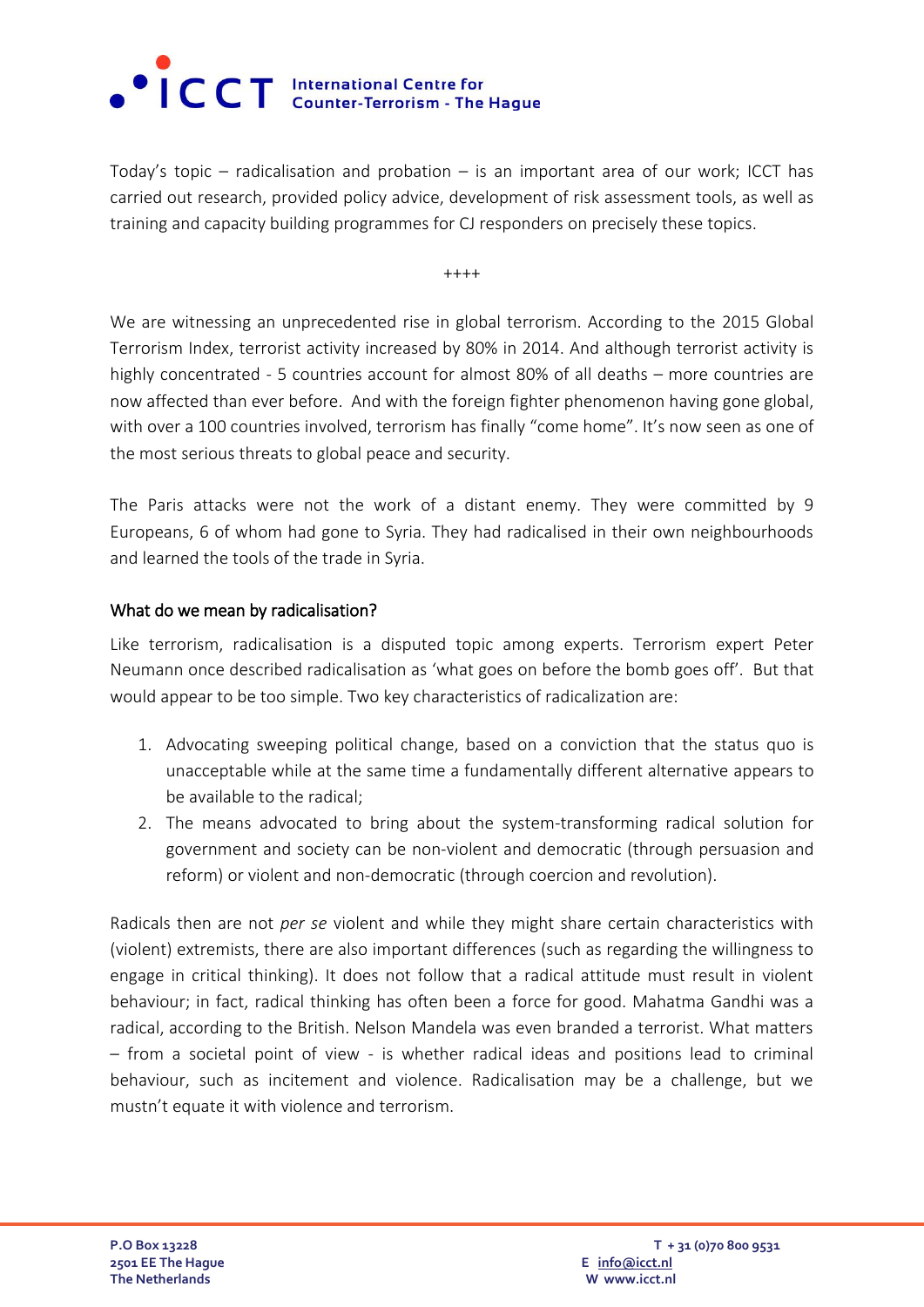# **OCT** International Centre for<br>COT Counter-Terrorism - The Hague

The two elements of radicalisation experts actually do agree on is that every radicalized person is different, and that radicalisation is a process. This process is influenced by a wide range of factors. These factors can be broadly divided into three levels:

Starting with the micro level: relating to the individual. Here we're talking about physiopsychological aspects and past events including identity problems, feelings of humiliation and revenge, perceived discrimination and relative deprivation, to name a few.

In between is the meso level: the immediate surroundings, friends, family, community and potentially radical milieu which might influence an individual and connect them to a broader radical if not violent movement.

Then there is the **macro level** – factors such as the role of governments at home and abroad, geo-political developments but also developments of party politics and sentiments in society at large as well as socio-economic opportunities for sections of society.

On all levels there is a complex set of internal and external push and pull factors that motivate some people. The list is long and varies from community to community and from person to person. Context matters. And not surprisingly, the more granular your analysis, the less straightforward things become. To illustrate this: since 2001, the University of Maryland has researched all terrorism cases in the US and has identified between 150 and 200 distinct motivational factors.

So understanding radicalisation is challenging. But it actually goes a lot deeper: how we define radicalisation, affects both our level of understanding, and our strategy to address it. The term "radical" isn't neutral; on the contrary. It is inherently political. Language matters, and reflects deeper-lying assumptions and values. Many of these assumptions are unspoken and go untested, especially in the heat of the moment, when pressure to act decisively runs high.

++++

## How best to address radicalisation?

Addressing radicalisation is often divided into "front-end" and "back- end" measures. Frontend measures are usually those that focus on detection, deterrence and prosecution, but also preventative measures that range from addressing online propaganda to community engagement and early warning. I will not address these here. Instead, let's concentrate on the "back end of the radicalisation process": imprisonment and probation upon release. Your role is to ensure that former prisoners are rehabilitated and reintegrated into society in a peaceful and sustainable manner.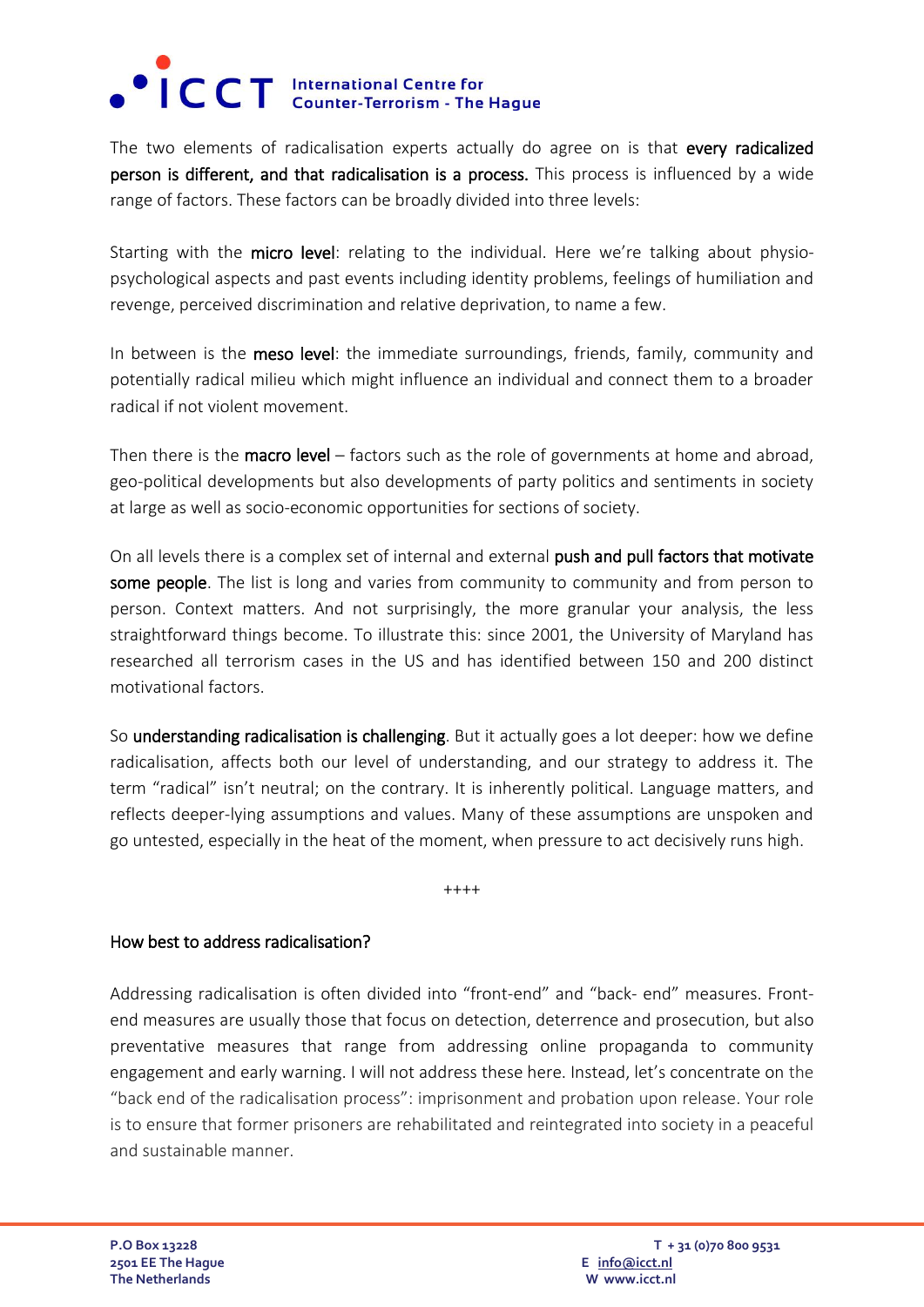

Radicalisation leading to violent extremism is not a new phenomenon for prison and probation, but the current scale of the problem, together with the growing numbers of extremist offenders (especially foreign fighters) calls for reflection on existing perspectives, measures and interventions. As the number of returning foreign fighters increases, and the legal net is cast wider to enable the prosecution of these foreign fighters, more and more individuals are likely to become the subject of criminal investigations.

To date, Member States have dealt with the problem from the criminal justice angle mainly by criminalising terrorist acts and then prosecuting and detaining (aspiring) foreign fighters. More prosecutions for terrorist offences will inevitably mean more prison sentences. Prisons are often referred to as breeding grounds for radicalisation, an environment in which offenders  $-$  especially juveniles and those convicted for minor crimes  $-$  may be particularly vulnerable to indoctrination and recruitment by may be particularly vulnerable to indoctrination and recruitment by extremist groups. The current overcrowding in many EU prisons is exacerbating the problem and a lack of financial and human resources often means that prisoners are not monitored sufficiently (so crucial opportunities to detect violent extremism may be missed) and hampers the development of programmes whereby prison chaplains/imams and counsellors can provide guidance and support.

Calls to integrate rehabilitation and reintegration as part of the overall response to the foreign fighter phenomenon have become louder. These include United Nations (UN) Security Council Resolution 2178 (2014), which calls for "developing and implementing prosecution, rehabilitation and reintegration strategies for returning foreign terrorist fighters". In Europe, the EU Counter-Terrorism Coordinator (CTC) Gilles de Kerchove recommended in early 2015 to explore rehabilitation and reintegration programmes as *alternatives* to bringing individuals to court; and the European Union (EU) Ministers of Justice placed rehabilitation high on the list of priorities. The latest Conclusions of the Council of the European Union and of the Member States on enhancing the criminal justice response to radicalisation leading to terrorism and violent extremism, of November  $20<sup>th</sup>$ , underscore the need for a more systemic, integrated approach. I will come to these later on.

Recognition is one thing; developing and implementing effective approaches is another. It's actually very challenging. So what are the key challenges? Well, there are many. Besides a need for awareness and training among prison and probation staff; eradicating prejudices around religion; the everlasting problem of coordination, and the balance between security now, and upon release, I believe there are three that really stand out.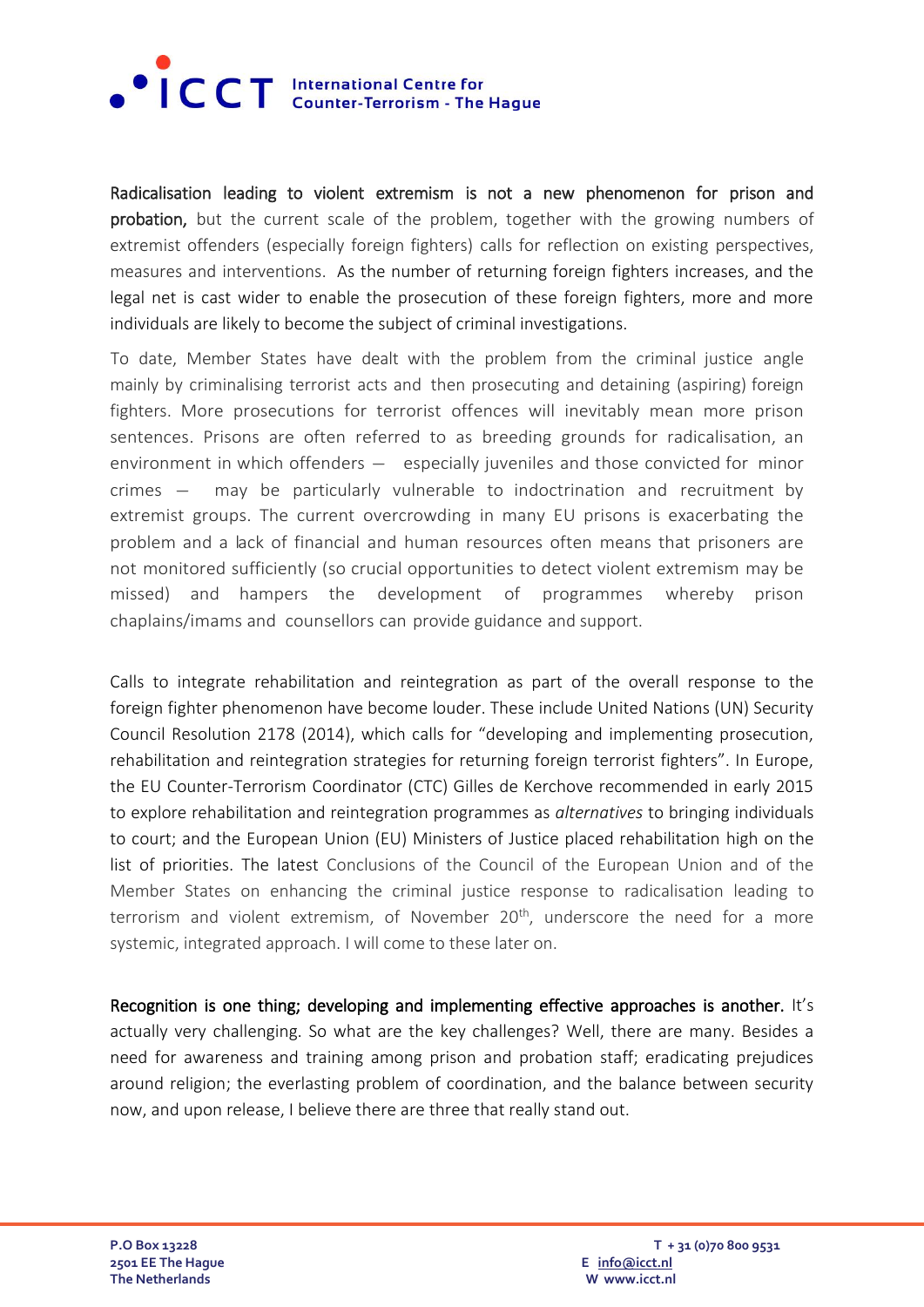# <sup>O</sup>ICCT International Centre for<br>COUnter-Terrorism - The Hague

- 1. Perhaps the biggest challenge in reintegrating violent extremists is that little evidence exists concerning what does and does not work. No tried and tested theory describing what needs to be done to ensure de-radicalization or successful re-entry into society currently exists, and only very few programmes have been evaluated (or have been running long enough to generate statistically significant outcomes). One size does not fit all: what works in one country may not work in another and each offender may require a unique approach or service. There is, as such, no straightforward guideline for policymakers when setting up and implementing reintegration efforts for violent extremist offenders. Fortunately, the body of relevant research and expertise is growing and a number of reports, articles, and conference proceedings highlighting good practices and lessons learned have been published. While still in a nascent state, the current body of knowledge provides ample direction for policymakers and prison authorities, identifying key questions and issues that must be dealt with when developing a programme that fits their own unique situation. We will cone to these later on.
- 2. A second challenge policy-makers face is whether violent extremist offenders should be detained in separate prison units or integrated into the mainstream inmate population. Many Member States are examining how their prisons should be organised so as to prevent the spread of radical ideas that may attract followers and lead to violent extremism. Tests have been conducted, pre-trial and post-trial, to determine whether (potential) terrorist prisoners should be kept together or allowed to mix with the rest of the prison population. Mixing can lead to contacts being made with other criminal networks or to vulnerable prisoners being indoctrinated. Isolation can reinforce extremist views, have a stigmatising effect leading to frustration and anger among inmates and their communities, and make post-release reintegration less likely. Also, those who are stripped of rights in a high security environment may acquire hero or martyr status, particularly in the case of pre-trial detainees who are to be presumed innocent.

There is no universally accepted good practice in this regard, although it is generally suggested that specialized measures should be informed by personal risk assessments and implemented on an individual basis. In her 2015 evaluation of prison policy responses to extremism, especially the policy of concentration, ICCT Fellow Dr. Tinka Veldhuis concludes that concentrating convicted extremists/terrorists in the same unit may well reflect a panicked response to a perceived threat, rather than a sound and rational decision, and that there is little to no evidence that such policies are an adequate way to detain terrorism offenders and prevent prisoner radicalisation. In fact, evidence suggests that such policies may produce undesired outcomes that could ultimately lead to heightened rather than reduced violent extremist threat.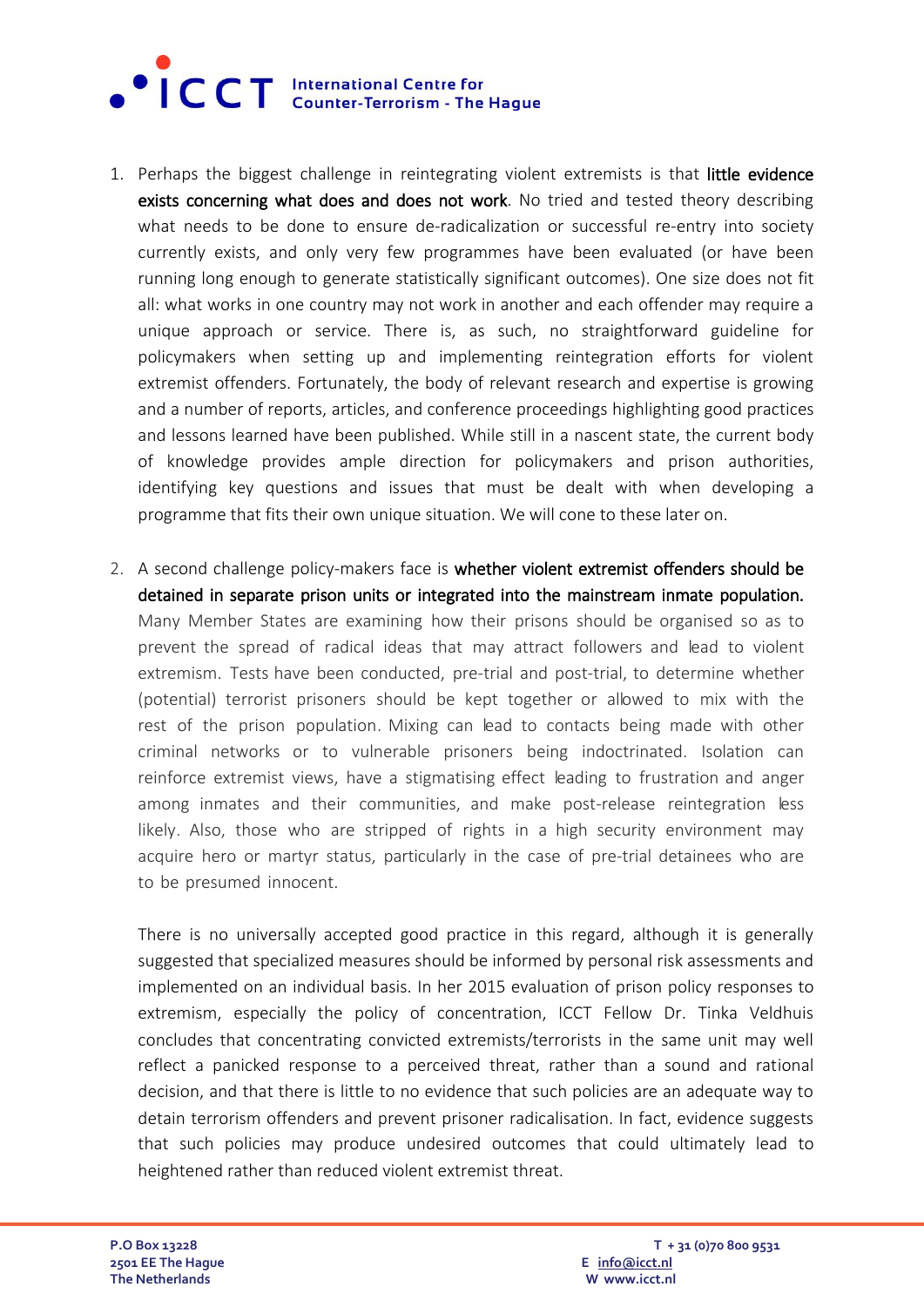

Of course, prisons can also play a positive role in tackling radicalisation and terrorism and have served as incubators for peaceful change, including processes leading to reconciliation with victims. If supported properly, the special circumstances of detention and isolation from the outside world can allow for selfreflection and openness to change, and inmates may be more disposed to participate in rehabilitation programmes. Such programmes are crucial if efficient use isto be made of the time served in detention and prisoners are to be reintegrated into society on their release.

In sum: There is no easy answer. Each case has to be looked at separately; what may work for one may be ineffective and even counterproductive for the other. This brings me to the third challenge:

3. Risk assessments. Many Member States are seeking ways of distinguishing between the various levels of threat violent extremists may pose. Extremists, and returning Foreign Fighters especially, are <sup>a</sup> heterogeneous category - individuals may be dangerous, traumatised, in need of mental support, or disillusioned and ready for reintegration.

Because radicalisation is a mind-set and not a crime by law, it is difficult to determine the 'radicalised offender' profile. In fact, profiling of potential "victims of radicalisation" or "perpetrators of violent extremism" as a way of assessing risk, is virtually impossible – and, I would caution, even dangerous, because of its polarising effect and the likelihood of ignoring vital information. Failure to identify those who might, with assistance, be able to return to a 'normal life' could lead to their further radicalisation. There is therefore a real need for efficient risk assessment tools to help judges and prosecutors to decide on a sentence and prison authorities to determine detention arrangements. It is unclear whether the same tools can be used for violent extremism as for other serious crimes, or whether something more specific is needed. What is evident is that successful risk assessment will depend on close cooperation between intelligence services, the police, judicial authorities, probation officers, social workers, religious scholars, communities and schools. It is also essential that professionals are properly trained in carrying out risk assessments.

#### This brings me to recommendations and proposed remedies

The RAN and GCTF have developed valuable reference documents with highly relevant policy recommendations. The RAN practitioners working paper "dealing with Radicalisation in a prison and probation context" addresses the various phases in the criminal justice response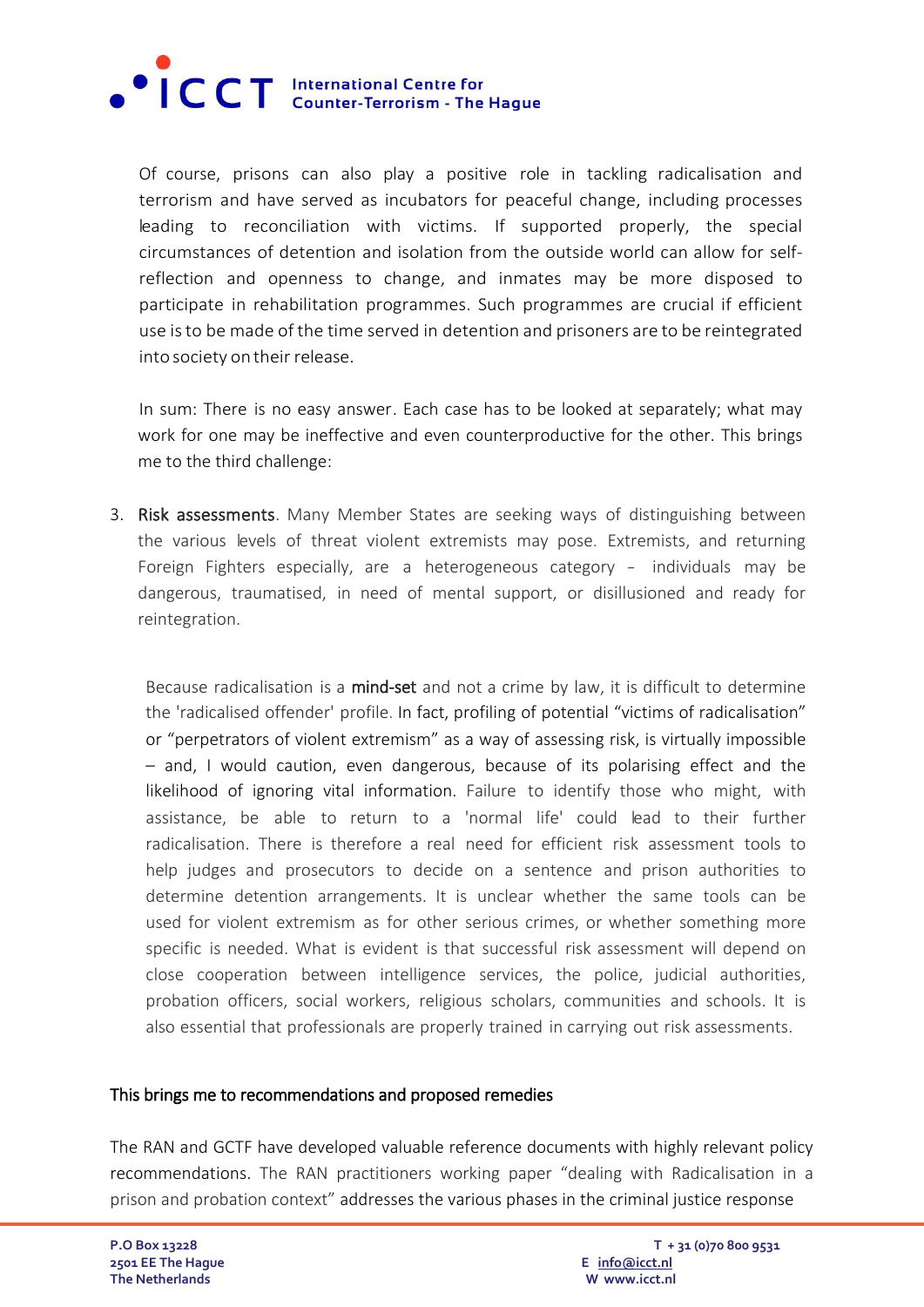

chain: (i) identification and risk assessment – pre- and post trial; (ii) during the sentence; and (iii) life after release from prison.

The GCTF recommendations were brought together in the "Rome Memorandum on Good Practices for Rehabilitation and Rehabilitation of Violent Extremist Offenders". The document consists of 25 *"Good Practices"* for planning; risk assessment; housing of inmates; staff training; stakeholder engagement; components of reintegration efforts; and capacity building.

Many of these recommendations have now been incorporated into EU policy. Building on the presentations and outcomes of the ministerial-level conference on 19 October in Brussels, last week's Council Conclusions provide a very comprehensive set of measures to be taken by the Commission and EU Member States in the coming period. Key notions are "tailor made, case-by-case"; holistic, multi-stakeholder approach; sharing of experiences and lessonslearned; training; monitoring and evaluation; more funding; and international cooperation. Not surprisingly, both CEP and ICCT are explicitly mentioned.

These lists of recommendations are long and I won't mention them all; rather, allow me to highlight four that we at ICCT believe are vital:

First: reintegration begins in prison: the way detained extremists are treated in prison, will determine how they leave prison. If they are treated differently to other inmates, this will provide them with ammunition to accuse the authorities of discrimination. This implies that detention itself must be designed with the aim of reducing the likelihood of recurrent violent behavior upon release. Start with the end in mind. While reintegration of extremists may seem counter-intuitive and "soft", it isn't; on the contrary, securing our societies demands targeted interventions.

Second: this notion underscores the critical importance of proper planning, monitoring and evaluation, including detailed descriptions of objectives, stakeholder responsibilities, and implementation guidelines.

Third: Although risk assessments are never a silver bullet, investing in risk assessment tools and instruments and training staff in their use, is extremely important. The more information collected and assessed by a multidisciplinary team of professionals, the better. Several tools have been created specifically for violent extremist populations. One is the Extremist Risk Guidance 22+ (ERG 22+) developed by the British National Offender Management Service. It assesses offenders on 22 cognitive and behavioural factors. The second is the Violent Extremist Risk Assessment (VERA), developed by Dr. Elaine Pressman, which measures attitudinal, contextual, historical, protective and demographic factors that may be indicative